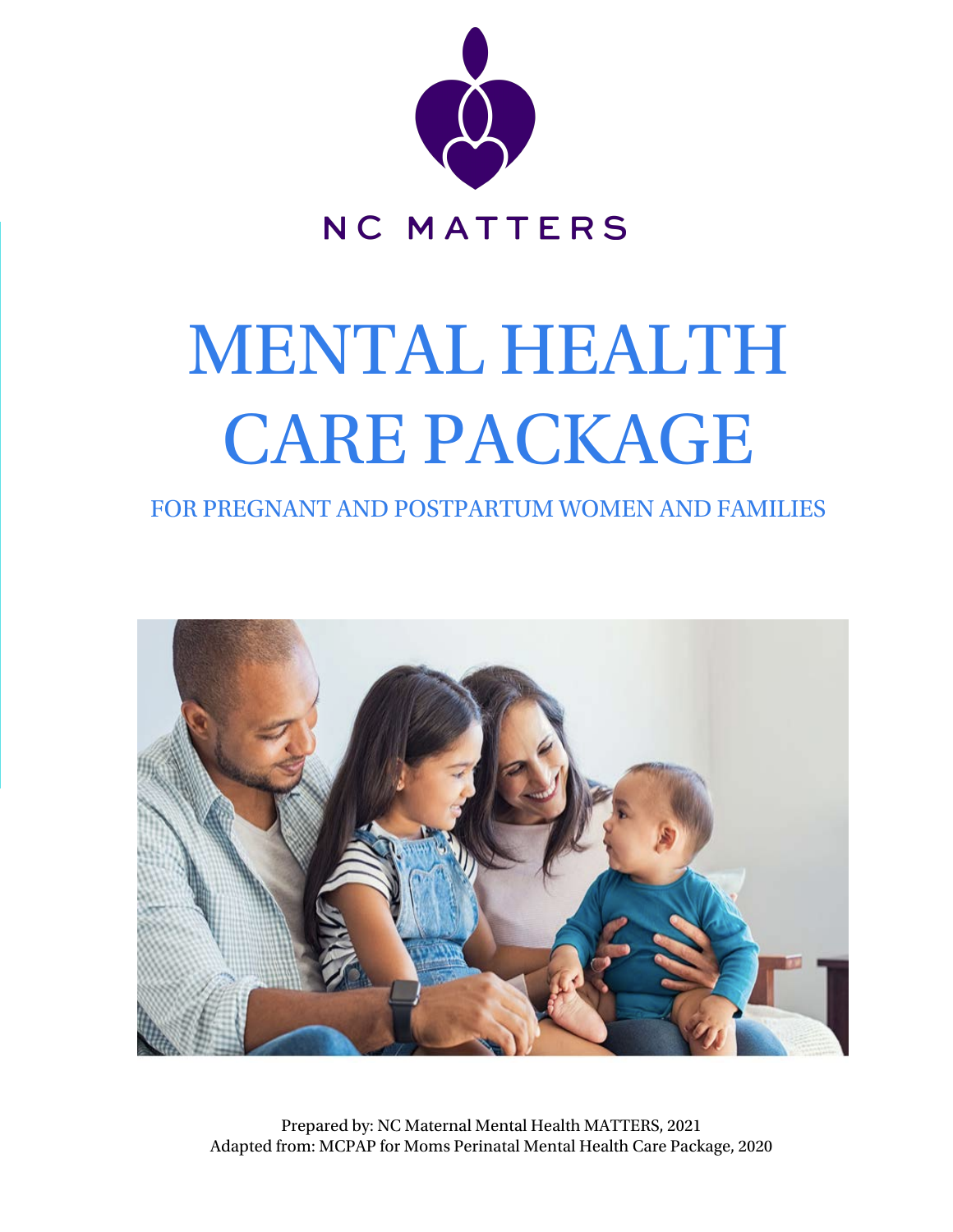# HELPFUL LINKS FOR PARENTS AND FAMILIES

# [Mental Health & Safety](https://suicidepreventionlifeline.org/)

National Suicide Prevention Hotline

Call 1-800-273-8255 ht[tps://suicideprevent](https://suicidepreventionlifeline.org/)ionlifeline.org/

Crisis Text Line Text HOME to 741741 https://www.crisistextline.org

Crisis Solutions North Carolina [http://crisissolutionsnc.org](https://www.postpartum.net/)/

Postpartum Support International PSI Hotline: 1-800-944-4773 https://www.postpartum.net/

Alcohol/Drug Council of North Carolina Helpline Call: 1-800-688-4232 Text: 919-908-3196

#### National Domestic Violence Hotline

1-800-799-7233 https://www.thehotline.org/

North Carolina Coalition Against Domestic Violence Call: 919-956-9124 https://nccadv.org/contact

Safe Child NC - Moms Supporting Moms Helpline Call: 919.454.6946 Text: 910.898.2139 [https://safechildnc.org](https://safechildnc.org/welcome-baby-msm/)

Mother to Baby - Information about Medication & Other Exposures during Pregnancy and Breastfeeding https://mothertobaby.org/

[MGH Center for Women's Mental Health Blog](https://mothertobaby.org/) https://womensmentalhealth.org/blog

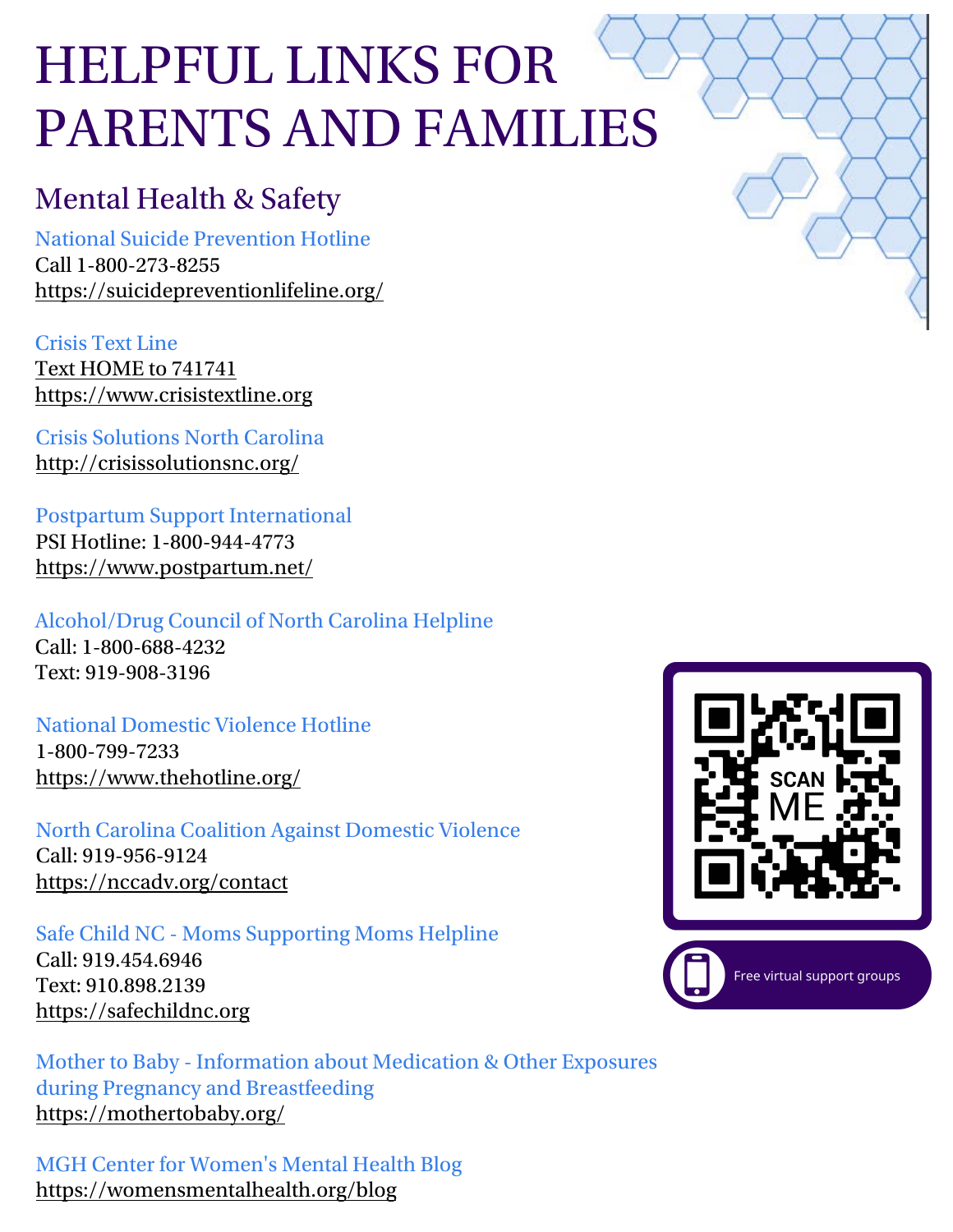### Assistance Programs and Resources

#### The Women, Infants, & Children (WIC) Nutrition Program

To find a local WIC program and apply: 1-844-601-0365 [https://www.nutritionnc.com/](https://www.nutritionnc.com/wic/wic-referral.asp)wic/wic-referral.asp

NC Head Start & Early Head Start Call: 1-866-763-6481 https://www.benefits.gov/benefit/1929

NC Early Intervention Program (CDSA) https://beearly.nc.gov

Triple P Positive Parenting Program (Parenting Education) https://www.triplep-parenting.com/nc-en/triple-p/

Food and Nutrition Services, Energy Assistance, or Medical Assistance https://epass.nc.gov

NC Diaper Banks (Help with diapers and wipes) [https:/](https://www.mindful.org/a-five-minute-breathing-meditation/)/ncdiaperbank.org/ (Triangle, Greater Triad, Lower Cape Fear) https://babiesneedbottoms.org/ (Western NC)

NC Medicaid Enrollment https://ncmedicaidplans.gov

# Resources for New Parents

4th Trimester Project - Resources for New Parents https://newmomhealth.com

NC [MATTERS Perinatal Menta](https://www.youtube.com/watch?v=zPgwQFU1Cwc)l Health Resource Database https://ncmattersdirectory.med.unc.edu/

# Mother and Infant Support Groups

Support Groups for Parents and Families in North Carolina https://www.mombaby.org/wp-content/uploads/2017/12/Support-Groups-for-Parents-and-Families-in-North-Carolina.pdf

[Welcome Baby and Moms Supp](https://www.stress.org/15-stress-reducing-activities-you-can-do-at-home-according-to-experts)orting Moms https://safechildnc.org/find-a-program